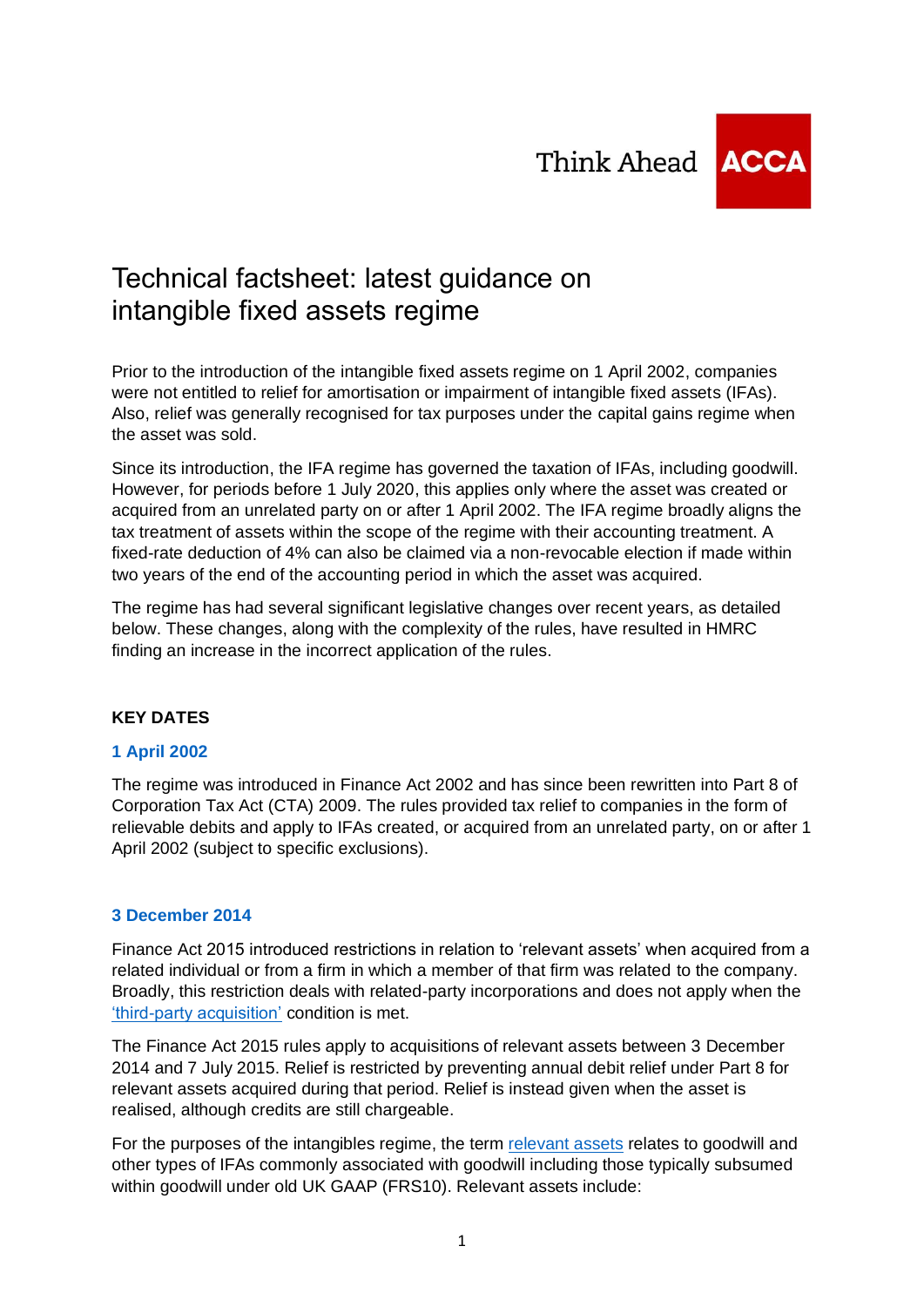- goodwill
- customer information
- customer relationships (contractual and non-contractual)
- unregistered trademarks or signs used in the business
- licences in respect of the above

### **[8 July 2015](https://www.gov.uk/hmrc-internal-manuals/corporate-intangibles-research-and-development-manual/cird44100)**

The Finance Act 2015 rules were superseded by Finance (No 2) Act 2015, which effectively extended the 3 December 2014 restrictions to goodwill and relevant assets acquired from any party on or after 8 July 2015.

## **[1 April 2019](https://www.gov.uk/hmrc-internal-manuals/corporate-intangibles-research-and-development-manual/cird44055)**

For acquisitions from 1 April 2019, Finance Act 2019 introduces new rules for relevant assets, including goodwill. These assets attract tax relief, with the rules being written into Chapter 15A CTA 2009.

The conditions for relief are stricter than those that existed before 3 December 2014. Broadly, to qualify for a fixed-rate deduction of 6.5%, relevant assets must have been acquired on or after 1 April 2019 as part of the acquisition of a business, alongside qualifying intellectual property [\(QIP\).](https://www.gov.uk/hmrc-internal-manuals/corporate-intangibles-research-and-development-manual/cird44060)

QIP is narrowly defined and does not include, for example, registered or unregistered trademarks. This means that not all business acquisitions will qualify for relief under Chapter 15A.

Relief is capped at six times the cost of any QIP acquired and is given at a fixed rate of 6.5% per annum. If the cost of QIP is greater than six times the cost of the relevant asset, a partial restriction applies. Details on how to calculate the relievable debit in these circumstances are found at [CIRD44093.](https://www.gov.uk/hmrc-internal-manuals/corporate-intangibles-research-and-development-manual/cird44093)

Acquisitions from related parties can be further restricted. In particular, no amortisation relief is due where the relevant assets are [pre-Finance Act](https://www.gov.uk/hmrc-internal-manuals/corporate-intangibles-research-and-development-manual/cird44075) 2019, or where they are acquired from a related individual or firm (except insofar as the ['third-party acquisition' condition](https://www.gov.uk/hmrc-internal-manuals/corporate-intangibles-research-and-development-manual/cird44083) is met).

# **[1 July 2020](https://www.gov.uk/hmrc-internal-manuals/corporate-intangibles-research-and-development-manual/cird11655)**

Further changes were introduced to the regime by Finance Act 2020, broadly relating to the 2002 rules and allowing more assets to be brought within Part 8. For further guidance on these changes, see [CIRD46010](https://www.gov.uk/hmrc-internal-manuals/corporate-intangibles-research-and-development-manual/cird46010) onwards, accessed via GOV.UK.

#### **COMMON ERRORS**

HMRC's purpose is to collect the right amount of tax at the right time, and knows that the vast majority of customers want to pay the right tax. HMRC wants to help customers get things right, but will also take remedial action where it observes mistakes including any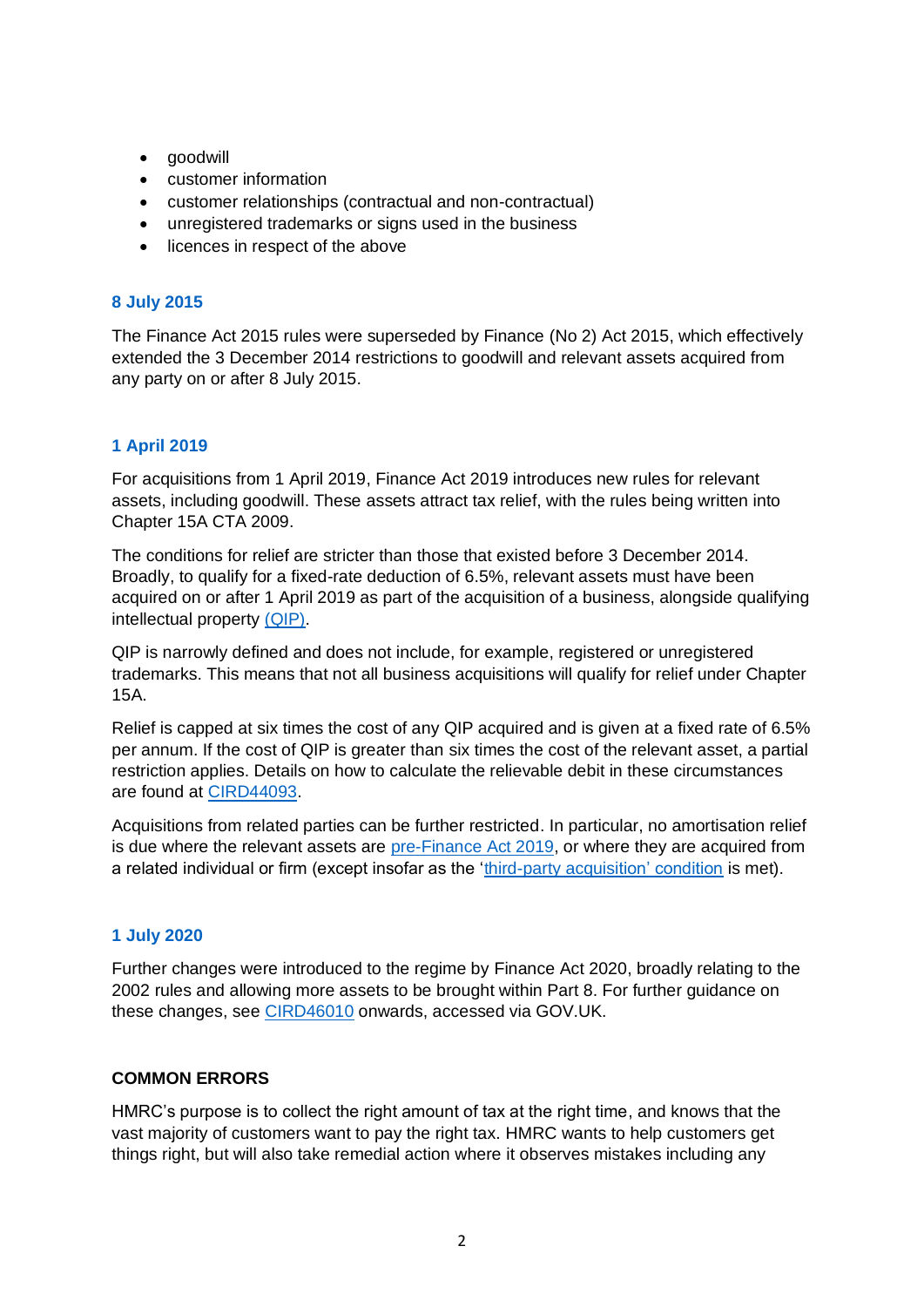boundary pushing and avoidance. It will litigate cases if necessary where the rules are not applied correctly.

HMRC wants to make you aware of some of the most common mistakes to help your clients to get things right.

#### **Valuation**

HMRC has observed cases with inflated values given to intangible assets acquired from related parties or apportioned to intangible assets and goodwill where there has been a business acquisition.

HMRC has its own qualified valuation specialists to check valuations on asset acquisitions, and recommends that companies obtain at least one professional independent valuation of all assets, ensuring that the correct assets are valued on the correct basis*,* particularly if the acquisition is from a related party.

#### **Date of acquisition**

It is important to clearly and correctly identify the date that the assets were acquired by the business, especially when that date falls around one of the legislative changes detailed above. Companies should also retain supporting evidence and contemporaneous documents to support the date of legal assignment.

#### **Asset identification**

With varying definitions and exceptions along with the broad scope of legal and intellectual property rights, it's important to undertake a detailed analysis to support asset identification.

This could include:

- obtaining legal advice to properly identify legal and intellectual property rights, which will help to ensure the rules are applied appropriately to each of the identifiable assets
- consulting statute and HMRC guidance to determine whether, or to what extent, each asset qualifies for relief.

#### **No business acquisition**

A fundamental principal of Part 8 CTA 2009 is that purchased goodwill can only be recognised in accordance with accounting principles, ie where a business has been acquired. Goodwill should not be recognised for Part 8 purposes if the company has not acquired a business.

#### **Documentary evidence**

Compliance checks are made longer and more difficult where there is a lack of documentary evidence relating to asset or business transfers, especially if it's between related parties.